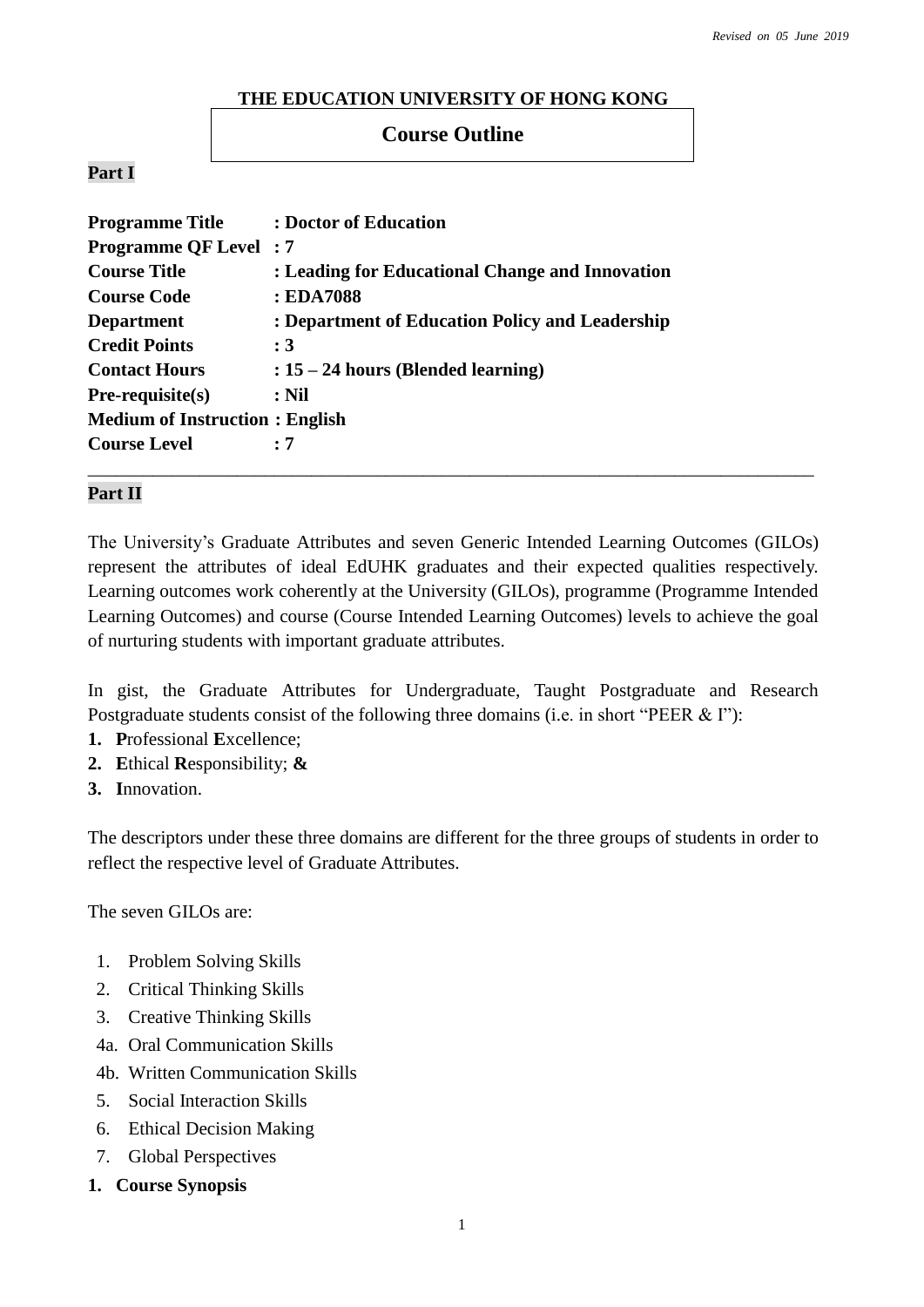The role of educational leaders has become more challenging than ever in the era of global educational reform and increasing accountability. To enact the changing roles of educational leaders in turbulent times, this course provides an opportunity for students to develop a critical and reflective understanding of educational change and innovation in the international, regional and local contexts. It is designed to prepare current and future educational leaders for today's and tomorrow's organizations across all educational sectors. This course comprises three major themes, namely, leadership theories for change and innovation; leadership competences for educational change and innovation; and contextualizing theories/models in practice. Students will be encouraged to examine leadership and management theories and theoretical models for change and innovation, identify major contextual and ethical issues on leadership implementation, and explore educational leaders' competences for leading change and innovation. Students will have an opportunity to explore an area of interest and contextualize leadership through undertaking a small-scale practitioner research inquiry, leading to evidence-based innovation and scholarly knowledge enhancement.

### **2. Course Intended Learning Outcomes** (CILOs)

*Upon completion of this course, students will be able to:*

- CILO<sup>1</sup> Demonstrate a reflective understanding of leadership theories for change and innovation to achieve scholarly knowledge enhancement.
- CILO<sup>2</sup> Communicate effectively concepts and theories on leadership to an audience of peers both locally and internationally.
- CILO<sup>3</sup> Develop a critical awareness of major cultural, ethical, political, and organizational issues in the change and innovation process.
- CILO<sup>4</sup> Identify various obstacles and challenges and use these as a catapult for successful change and innovation implementation.
- CILO<sup>5</sup> Examine a set of leadership competences and strategies for evaluating case scenarios and designing a strategic action plan for effectively implementing organizational change and innovation.

### **3. Content, CILOs and Teaching & Learning Activities**

| <b>Course Content</b>                              | <b>CILOs</b> | <b>Suggested Teaching &amp;</b> |
|----------------------------------------------------|--------------|---------------------------------|
|                                                    |              | <b>Learning Activities</b>      |
| <b>Theme 1: Understanding Theories and Models</b>  | CILO         | Lecture, multi-media            |
| • Theories and models on change and innovation     | 1,2,3        | instructions, student           |
| in education;                                      |              | presentation, interactive       |
| • Issues and challenges (e.g., increasing academic |              | activity online, student        |
| accountability, resilience, professional capital,  |              | reading outside of class        |
| networking, and positive education) in             |              |                                 |
| educational development.                           |              |                                 |
| <b>Theme 2: Building Leadership Competences</b>    | <b>CILO</b>  | Lecture, multi-media            |
| • Different leadership competency models and       | 1,2,3,4      | instructions, student           |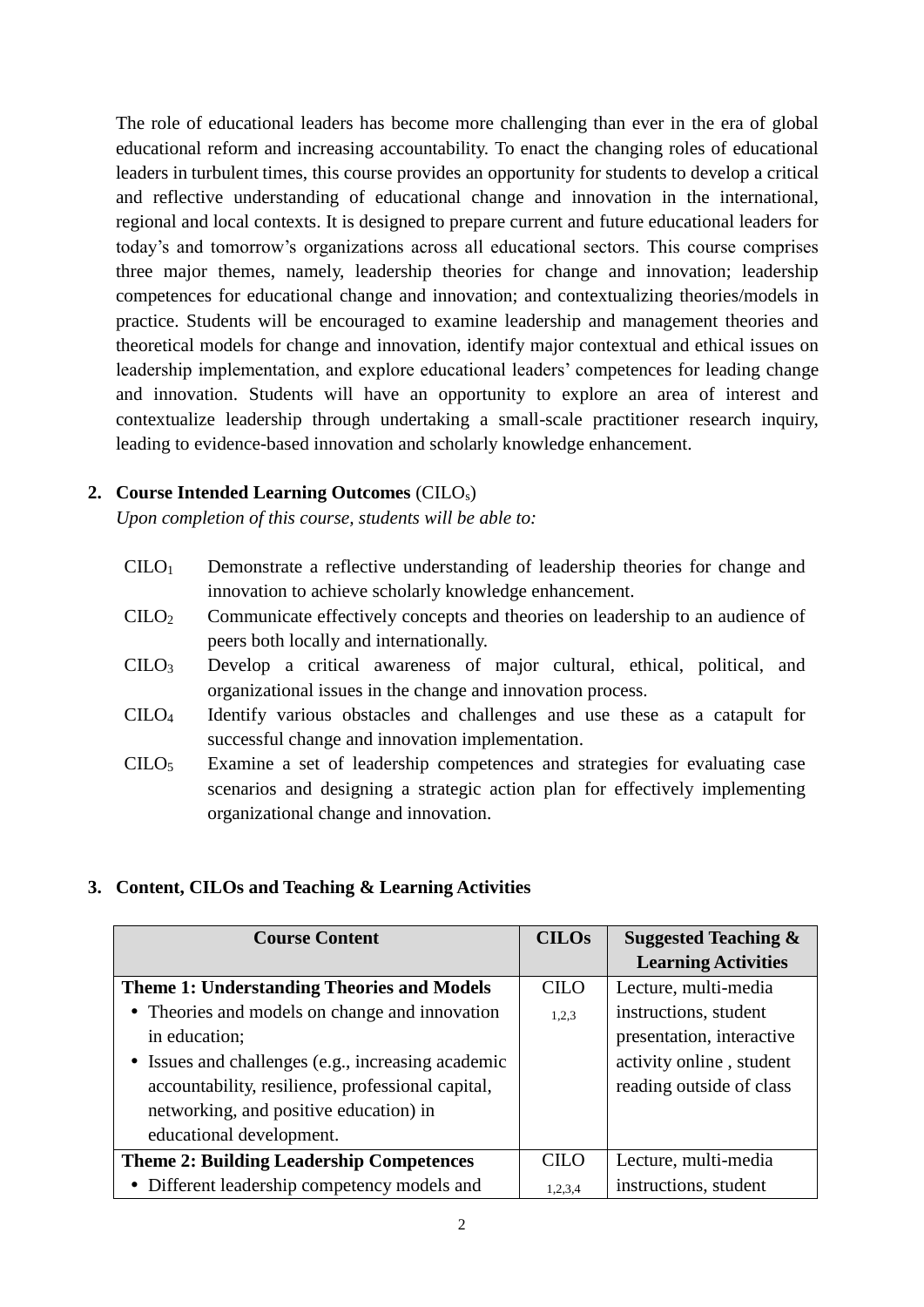| strategies to meet the challenges in change and      |         | presentation, interactive |
|------------------------------------------------------|---------|---------------------------|
| innovation in education;                             |         | activity online, case     |
| • Critically analyzing the models that failed; and   |         | study, interview, student |
| Identifying a model to make the school flourish      |         | reading outside of class  |
| in a particular context.                             |         |                           |
| <b>Theme 3: Evaluating and Developing Strategies</b> | CILO    | Lecture, multi-media      |
| for Effective implementation                         | 1,2,3,4 | instructions, student     |
| Evaluating alternative case scenarios and their      |         | presentation, interactive |
| strategies for successful change and innovation      |         | activity online, case     |
| implementation in education and producing            |         | study, student reading    |
| reflective comments;                                 |         | outside of class,         |
| • Developing research knowledge and skills in        |         | individual instructions,  |
| conducting a small-scale interview study;            |         | essay writing             |
| • Designing a strategic action plan for effectively  |         |                           |
| implementing educational change and                  |         |                           |
| innovation in the particular context of a change     |         |                           |
| agent.                                               |         |                           |

# **4. Assessment**

| <b>Assessment Tasks</b>                                   | Weighting $(\% )$ | <b>CILOs</b>              |
|-----------------------------------------------------------|-------------------|---------------------------|
| <b>Connection Activities</b>                              | 10                | CLLO <sub>1, 2, 3</sub>   |
| 3 connection activities; 1 for each theme; no less        |                   |                           |
| than 100 words for each.                                  |                   |                           |
| <b>Oral Presentation</b>                                  | 20                | CLLO <sub>1, 2, 3</sub>   |
| Oral presentation of ONE issue on leading                 |                   |                           |
| educational change and innovation; 25 mins; 1-3           |                   |                           |
| students; Interview 2 people who have/had                 |                   |                           |
| leadership positions; Using theories, research, and cases |                   |                           |
| to analyze and solve a key issue in educational change    |                   |                           |
| and innovation.                                           |                   |                           |
| <b>Individual Essay</b>                                   | 70                | CILO <sub>1, 2, 3,4</sub> |
| Individual essay on educational change and                |                   |                           |
| innovation; 3,000 words; Based on the                     |                   |                           |
| presentation study, each student is required to           |                   |                           |
| write an academic essay on effective strategies in        |                   |                           |
| a specific context.                                       |                   |                           |

# **5. Required Text(s)**

**Nil**

# **6. Recommended Readings**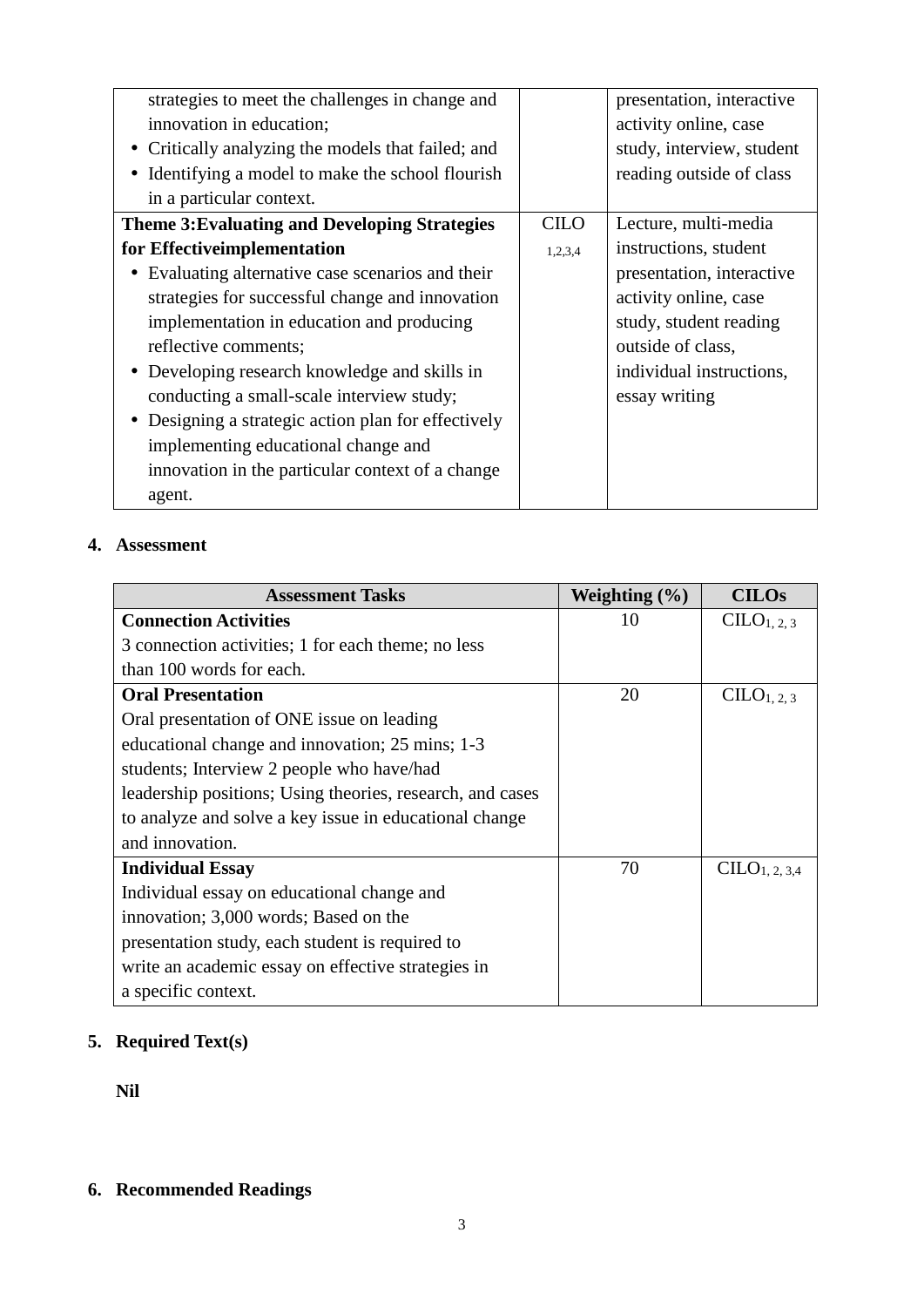#### *Theories and models on change and innovation*

Bridges, W., & Bridges, S. (2017). Managing Transitions, 25th anniversary edition: Making the Most of Change. Philadelphia, Pa.: Da Capo Press.

Cheng, Y.C. (2013). Towards the  $3<sup>rd</sup>$  wave school leadership. In H. Stevenson & L. Ball (eds.) *Organizing Public Education.* New York: Sage (Reprint of Cheng, Y.C. (2011). Towards the 3<sup>rd</sup> wave school leadership. *Revista de Investigacion Educativa,* 29(2), 253-275.

Fullan, M. (2011). *The six secrets of change: What the best leaders do to help their organizations survive and thrive* (1st ed.). San Francisco: Jossey-Bass.

Fullan, M. (2015). *The new meaning of educational change* (5th Edition). New York: Teachers College Press.

Fullan, M. & Hargreaves, A. (2016). *Bringing the profession back in: Call to action.* Oxford, OH: Learning Forward.

Hall, G. E., & Hord, S. M. (2014). *Implementing change: Patterns, principles, and potholes* (4th ed.). Boston: Allyn & Bacon.

Hargreaves, A., & Fullan, M. (2012). *Professional capital: Transforming teaching in every school.* New York, NY: Teachers College Press.

Leithwood, K. A., & Beatty, B. (2008). *Leading with teacher emotions in mind.* Thousand Oaks, CA: Corwin Press.

Slemp G. R. et al. (2017). Positive education in Australia: Practice, measurement, and future directions. In Frydenberg E., Martin A., & Collie R. (eds), *Social and Emotional Learning in Australia and the Asia-Pacific*. Springer, Singapore

### *Leaderhisp capacity building*

Berkovich, I., & Eyal, O. (2015). Educational leaders and emotions: An international review of empirical evidence 1992-2012. *Review of Educational Research, 85*(1), 129-167.

Bridges, E. (2012). Administrator preparation: Looking backwards and forwards. *Journal of Educational Administration, 50*(4), 402-419.

Day, C. Sammons, P., Hopkins, D., Harris, A., Leithwood, K., Gu, Q., & Brown, E. (2010). *10 strong claims about successful school leadership.* Nottingham, England: National College for Leadership of Schools and Children's Services.

Ghamrawi, N. (2011). Trust me. Your school can do better-A message from teachers to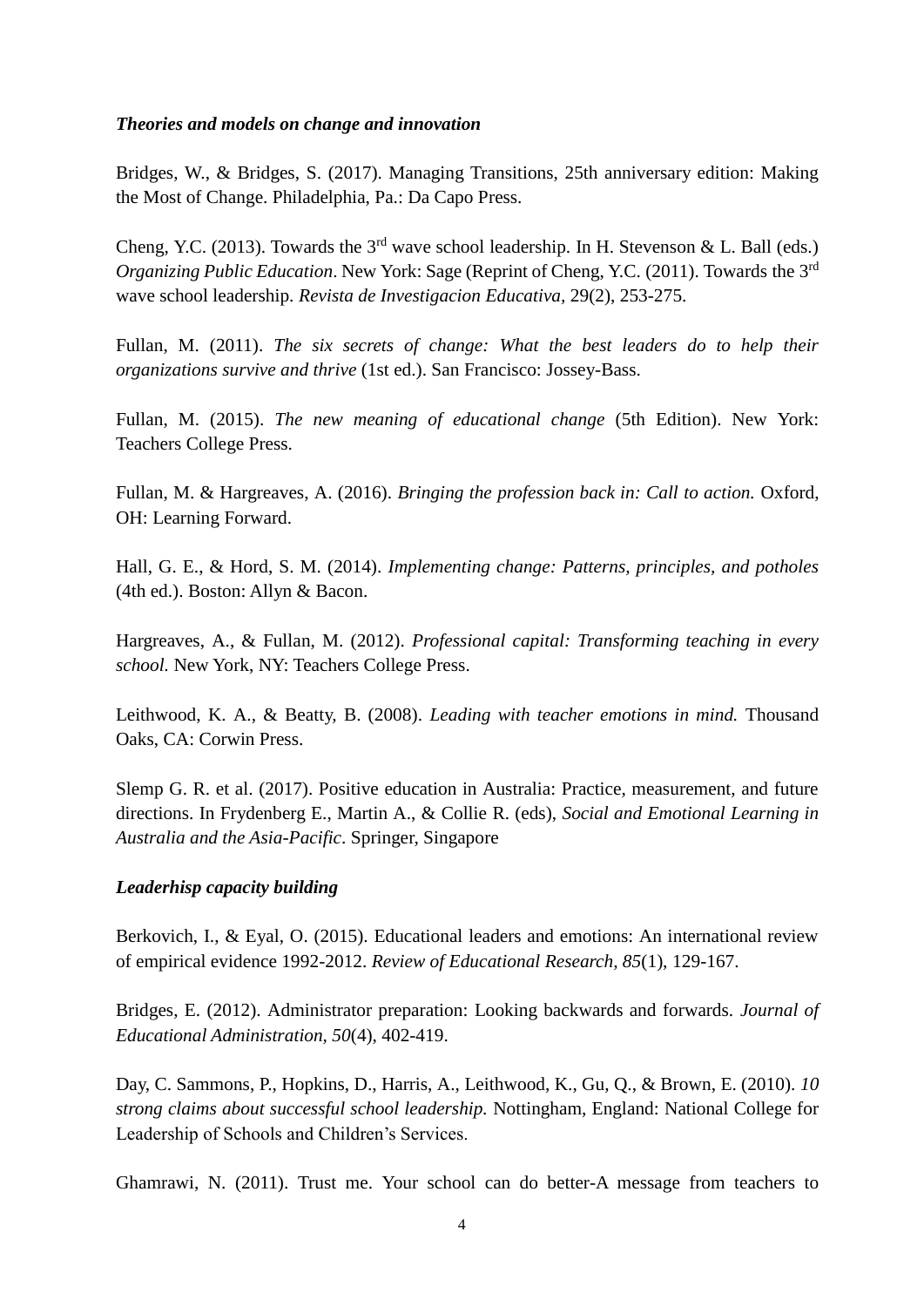principals. *Educational Management Administration & Leadership, 39*(3), 333-348. Hallinger, P. & Bryant, D. A. (2013). Review of research publication on educational leadership and management in Asia: A comparative analysis of three regions. *Oxford Review of Education, 39*(3), 307-328.

Hargreaves, A., Boyle, A., & Harris, A. (2014). *Uplifting leadership: How organizations, teams, and communities raise performance.* San Francisco, CA: Jossey-Bass.

Hawkins, M. (2013). *Leadership competencies that enable results: A guide to coaching leaders to lead as coaches.* Brown Books.

Hofstede, G. (2011). Dimensionalizing cultures: The Hofstede model in context. *Online Readings in Psychology and Culture, 2*(1), 1-26.

Kotter, J. P., & Cohen, D.S. (2012). *The heart of change: Real-life stories of how people change their organizations.* Boston: Harvard Business School Press.

Langely, N., & Jacobs, M.M. (2014). *5 essential skills for successful school leaders: Moving from good to great* (2nd ed.). Rowman & Littlefield Education.

Sahlberg, P. (2011). *Finnish lessons: What can the world learn from educational change in Finland?* New York, NY: Teachers College Press.

Walker, A., Lee, M., & Bryant, D. (2014). How much of a difference do principals make? An analysis of between-schools variation in academic achievement in Hong Kong public secondary schools. *School Effectiveness and School Improvement, 25*(4), 602-628.

#### *Evaluating and developing strategies for effective implementation*

Barber, M., A. Moffit & P. Kihn. (2011). Deliverology*: A field guide for educational leaders.* London: Corwin Press.

Blase, J., & Kirby, P.C. (2008). *Bringing out the best in teachers: What effective principals do* (3rd ed.). Thousand Oaks, CA: Corwin Press, Inc.

Bryk., A., Sebring, P., Allensworth, E., Luppescu, S., & Easton, J. (2010). *Organizing schools for improvement: Lessons from Chicago.* Chicago, IL: University of Chicago Press.

Chen, W.Y., & Pan, H.L.W. (2016). Heading for success: Three case studies of school transformation through capital construction. *International Education Studies, 9*(5), 75-84.

Hallinger, P., & Walker, A. (2017). Leading learning in Asia – emerging empirical insights from five societies. Journal of Educational Administration, 55(2), 130-146. Hallinger, P. (2016). Bringing context out of the shadows of leadership. Educational Management Administration & Leadership. doi: 10.1177/1741143216670652